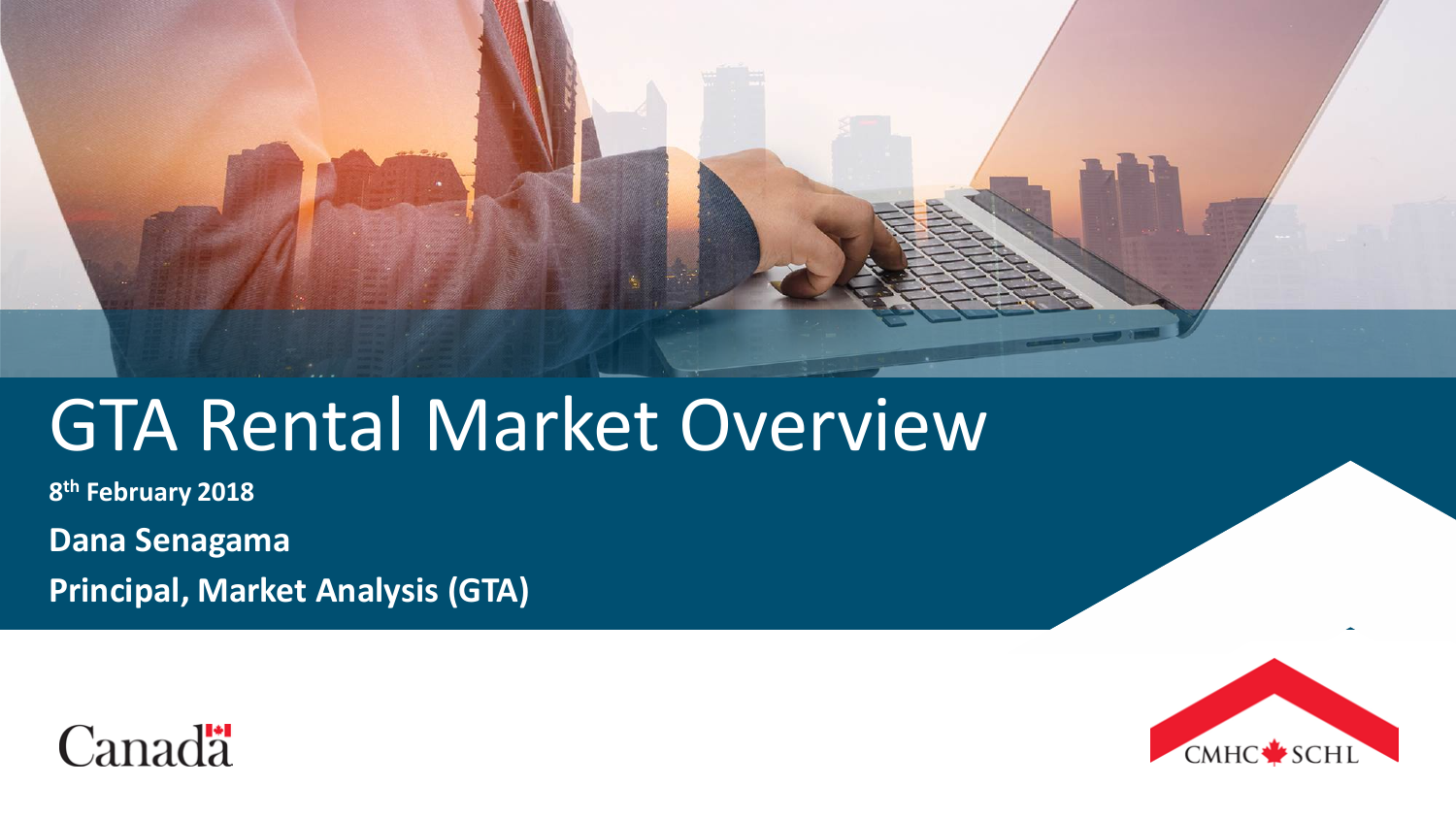# Record Low Vacancy Rates in the GTA



Source: CMHC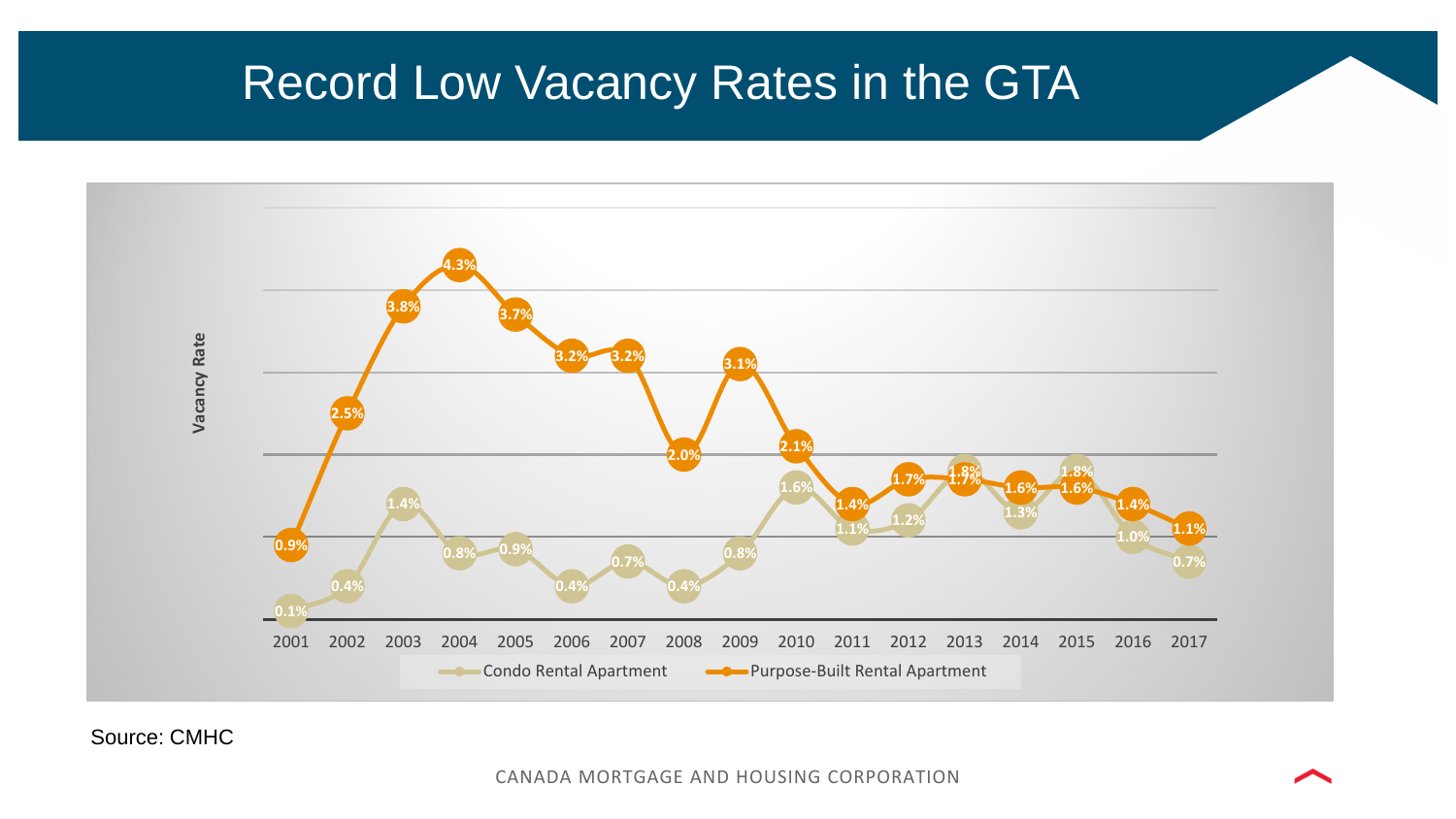# The Current Housing Market

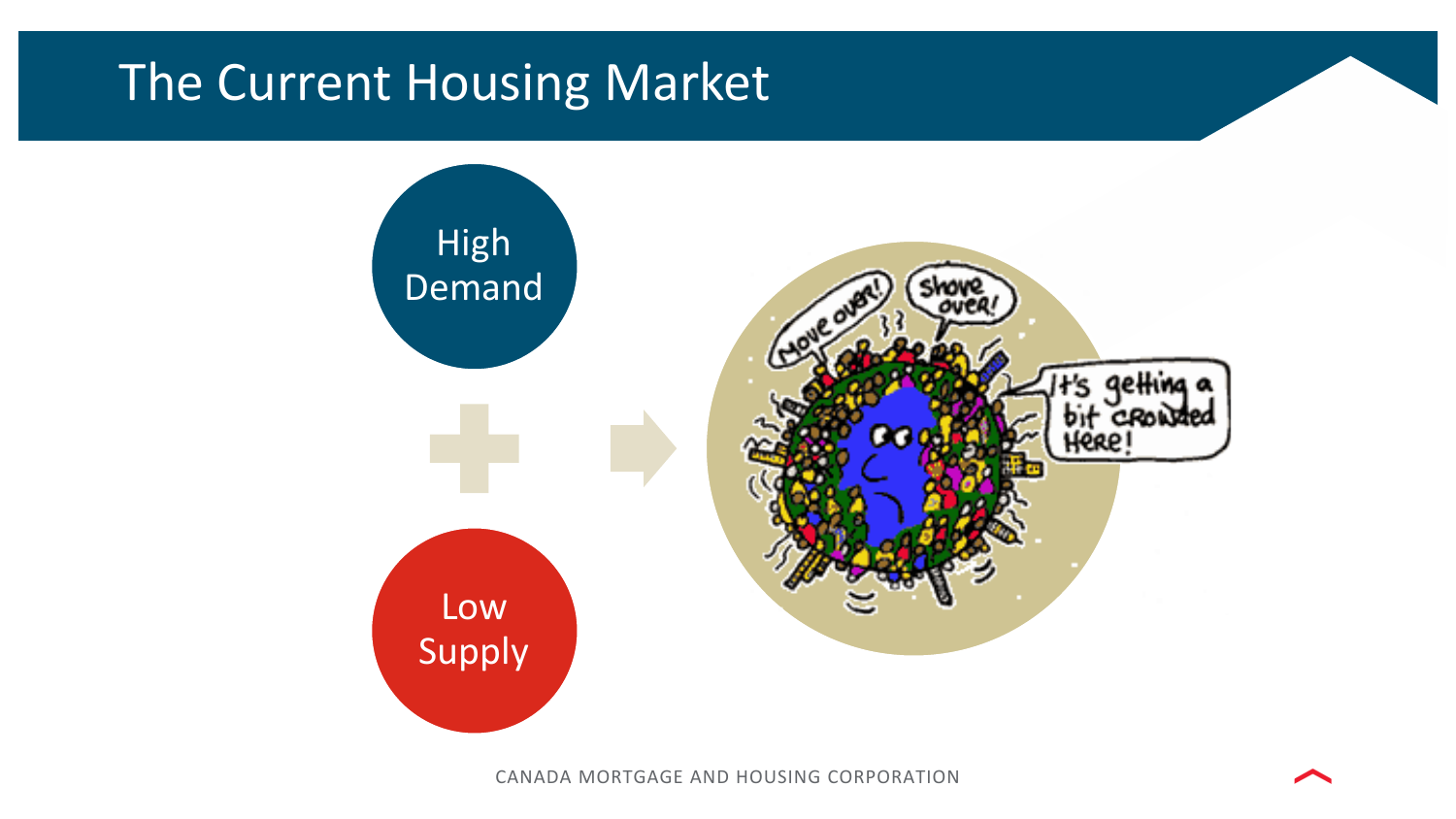# Accelerated Rent Growth Due to Lack of Supply

Rent Growth \*



\*\*GTA fixed sample two-bedroom apartment rent Source: CMHC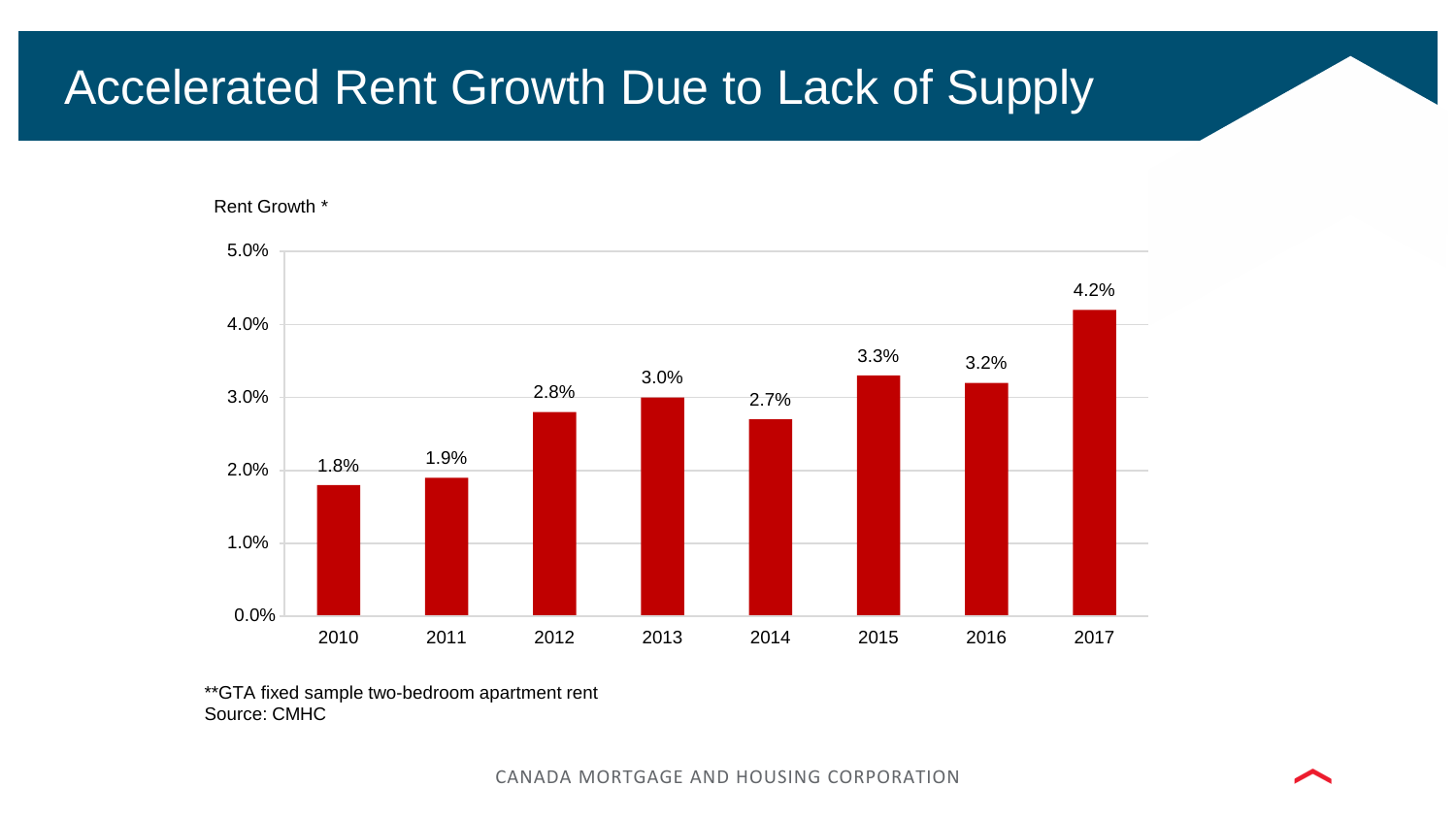# Recent Upswing in Rental Construction No Match for Condos



Source: CMHC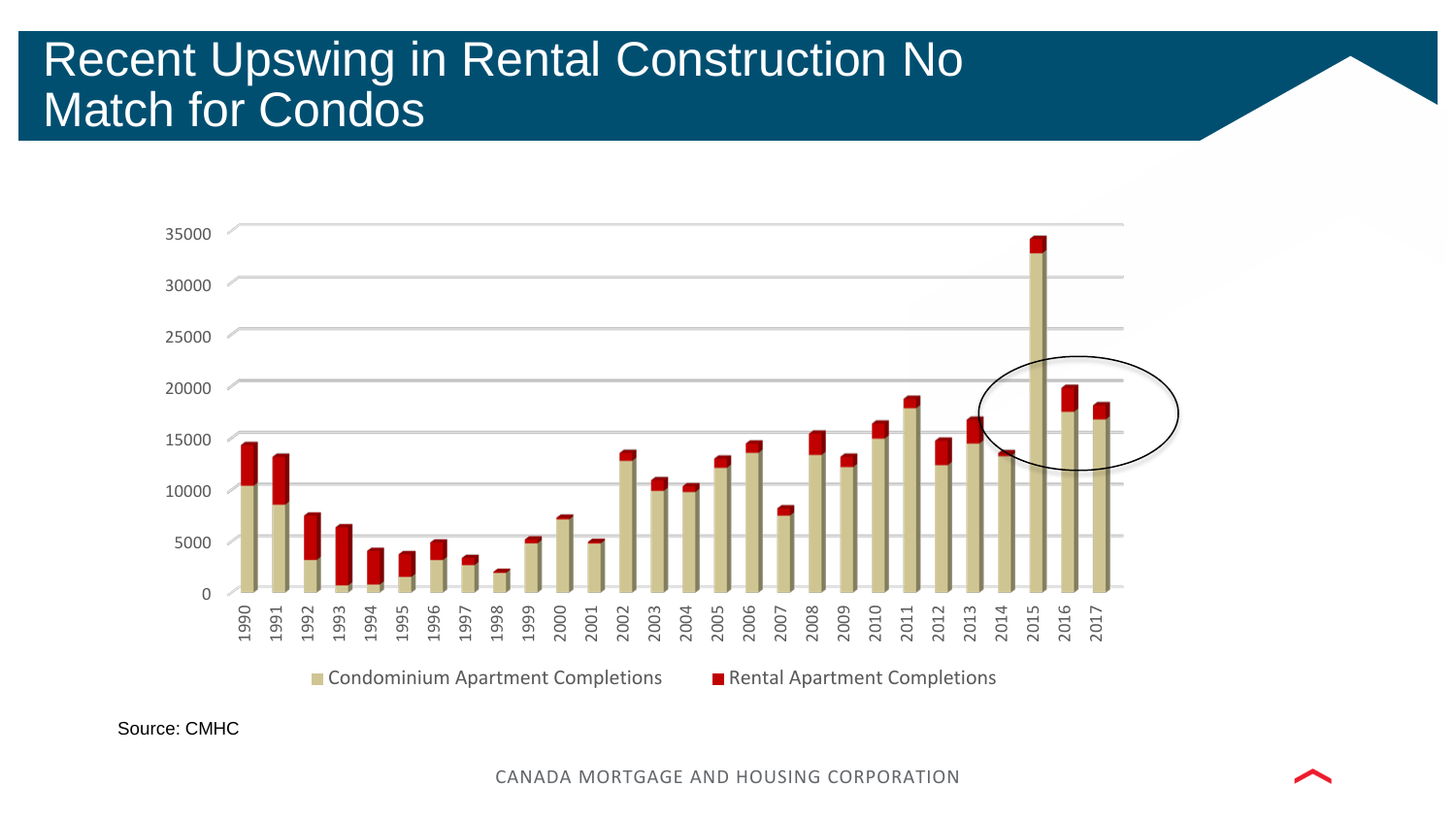# Flat Purpose-Builts, Increasing Condo Rentals



**Rental Apartment Universe**

Source: CMHC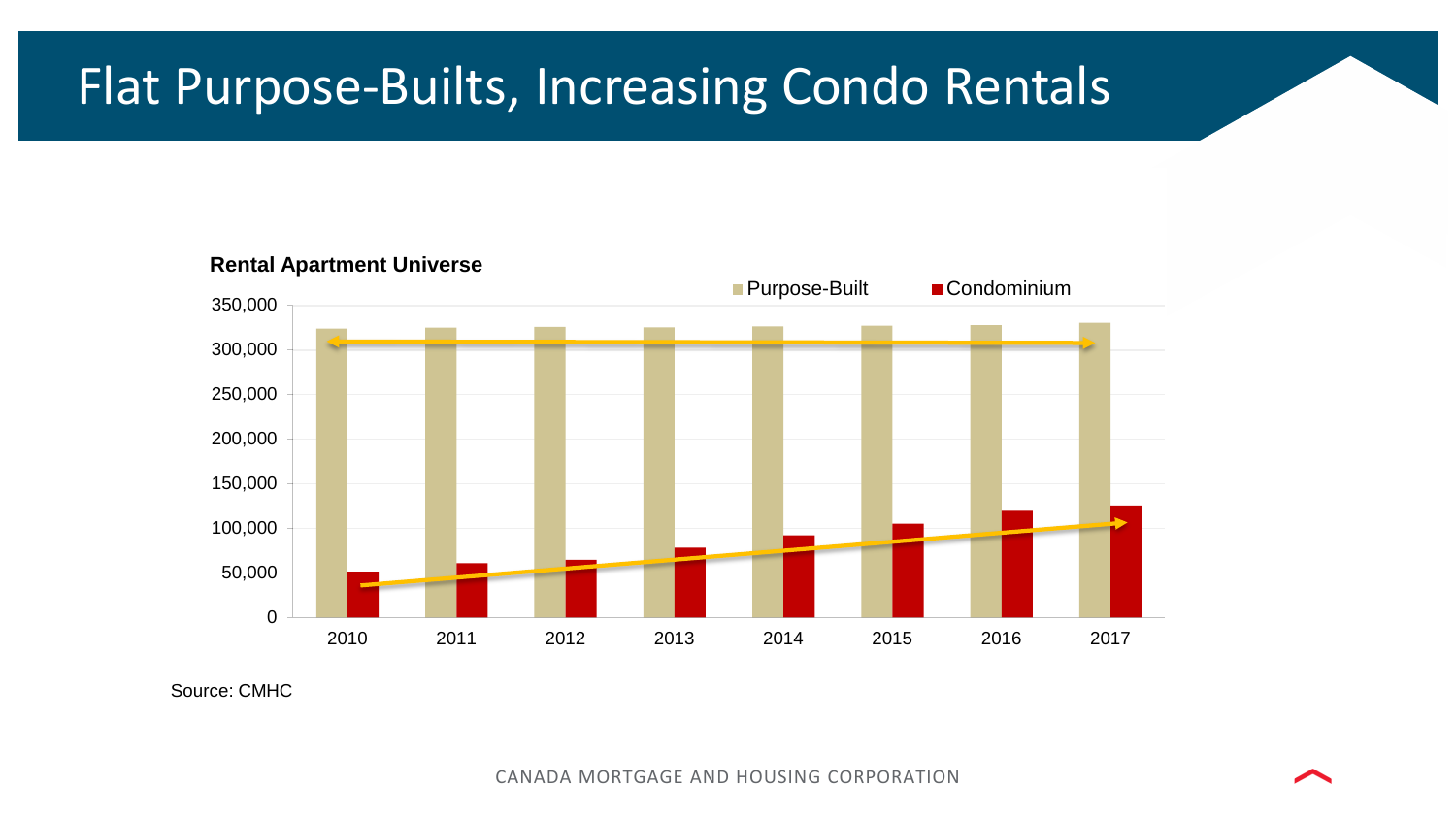# Higher Domestic Investment in Condos

#### **Share of the GTA Condominium Apartments Rented**



Source: CMHC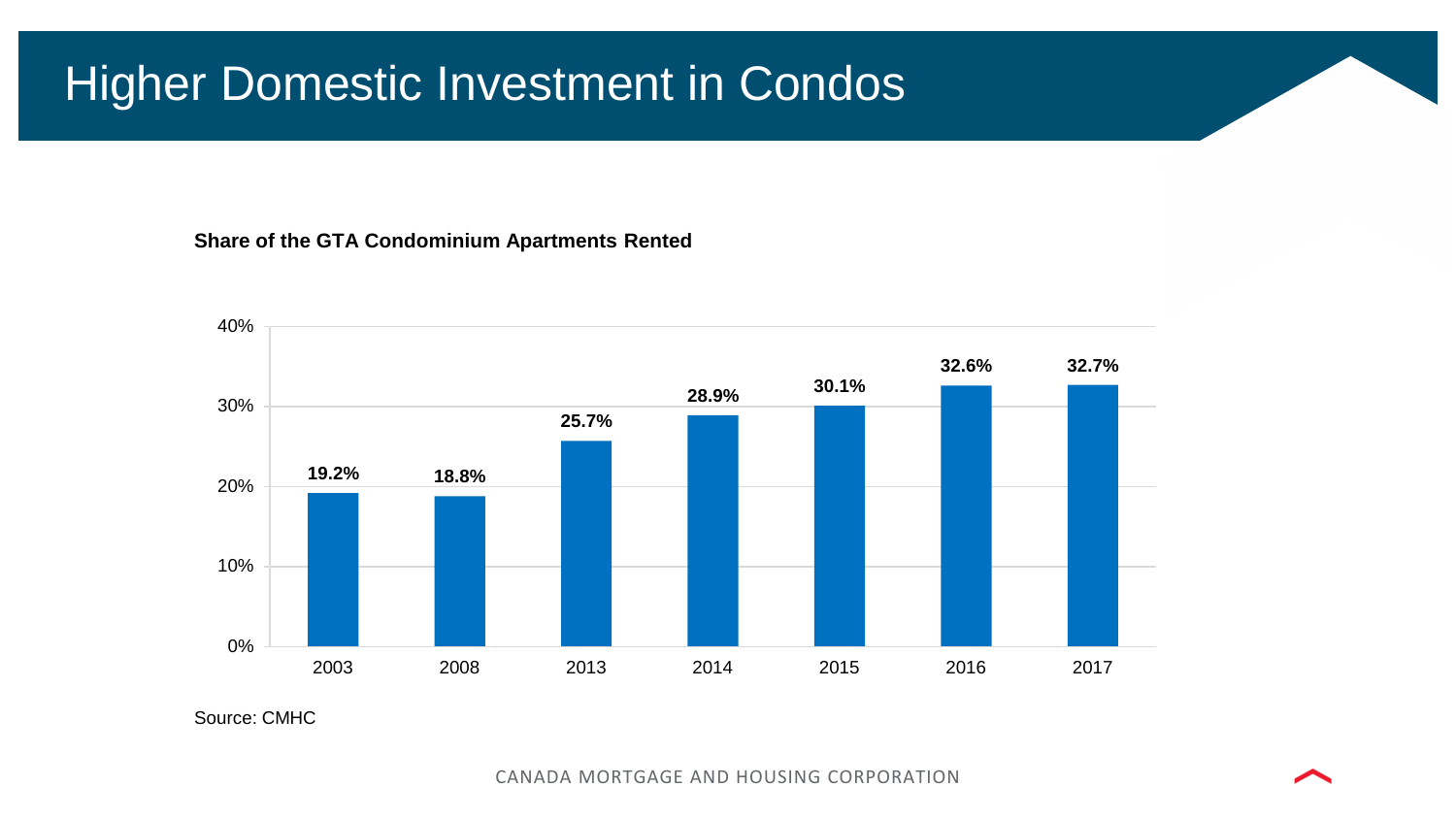### Homeownership Not a Viable Option in Future

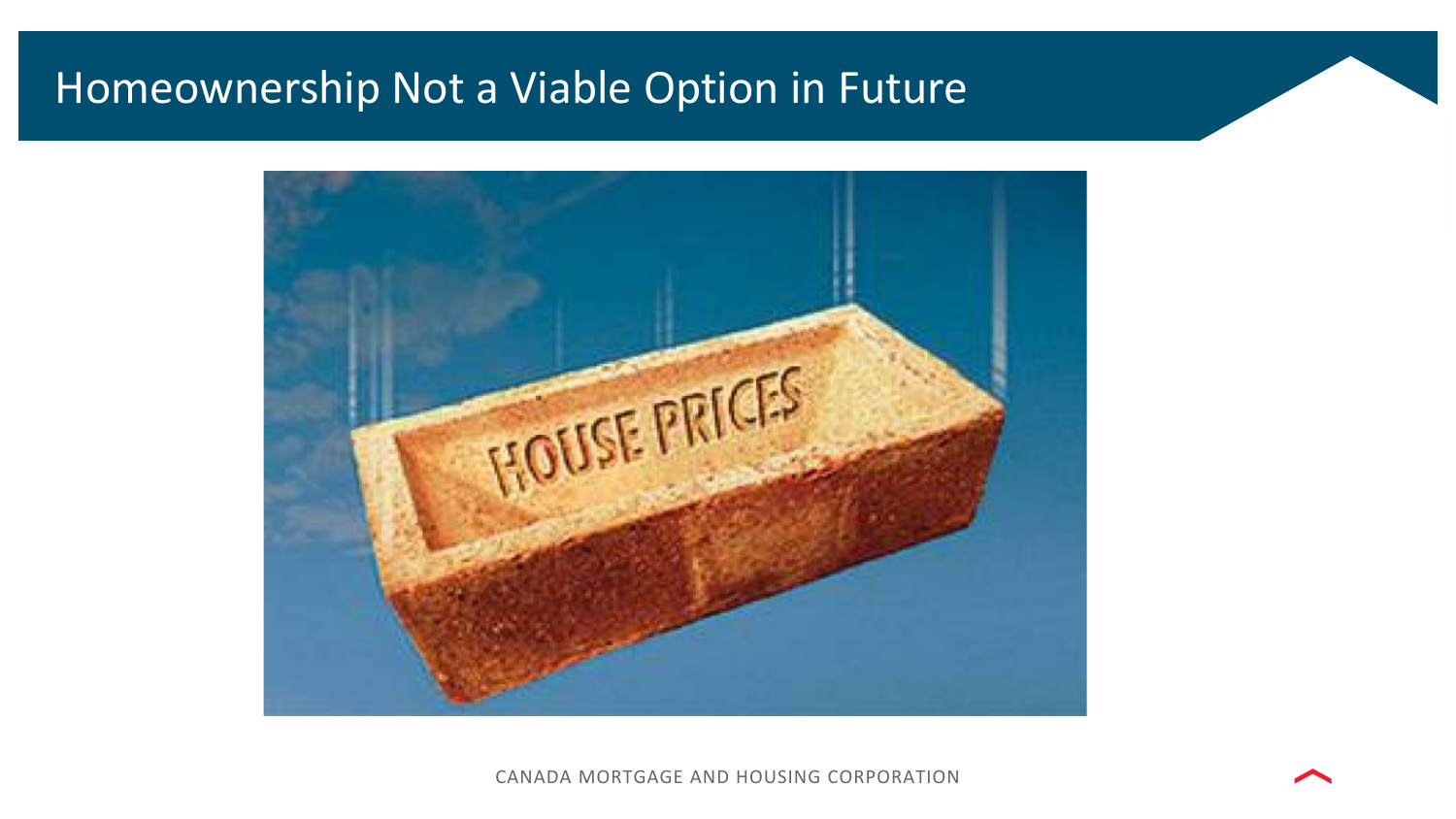# Supply Is Slow to Respond…..

### Average Length of Construction for Rental Apartments, Dec 2017



Source: CMHC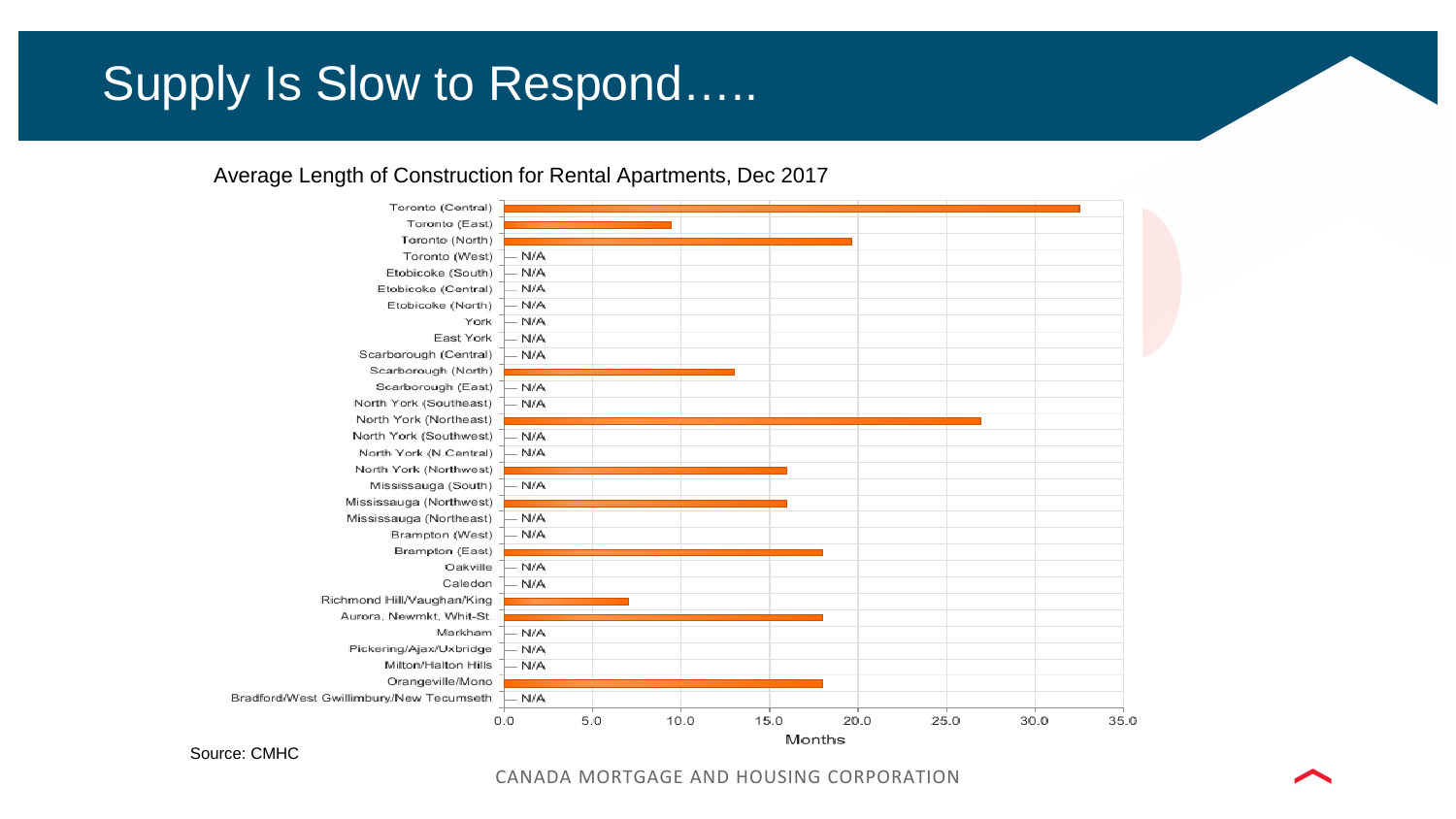# Demand for Other Secondary Rentals Will Increase

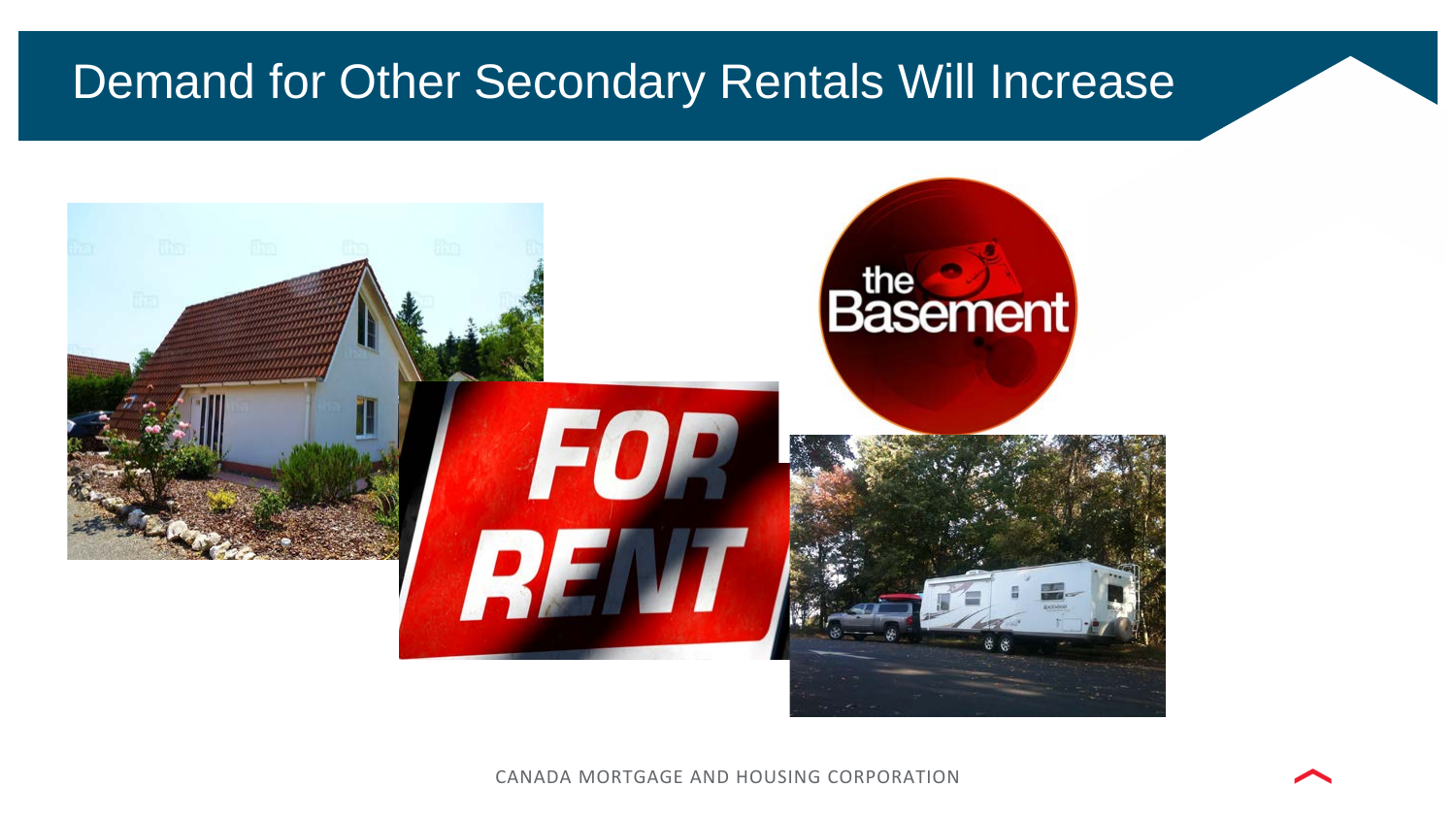### Rents in New Purpose-Built Units Are More Expensive





Source: CMHC